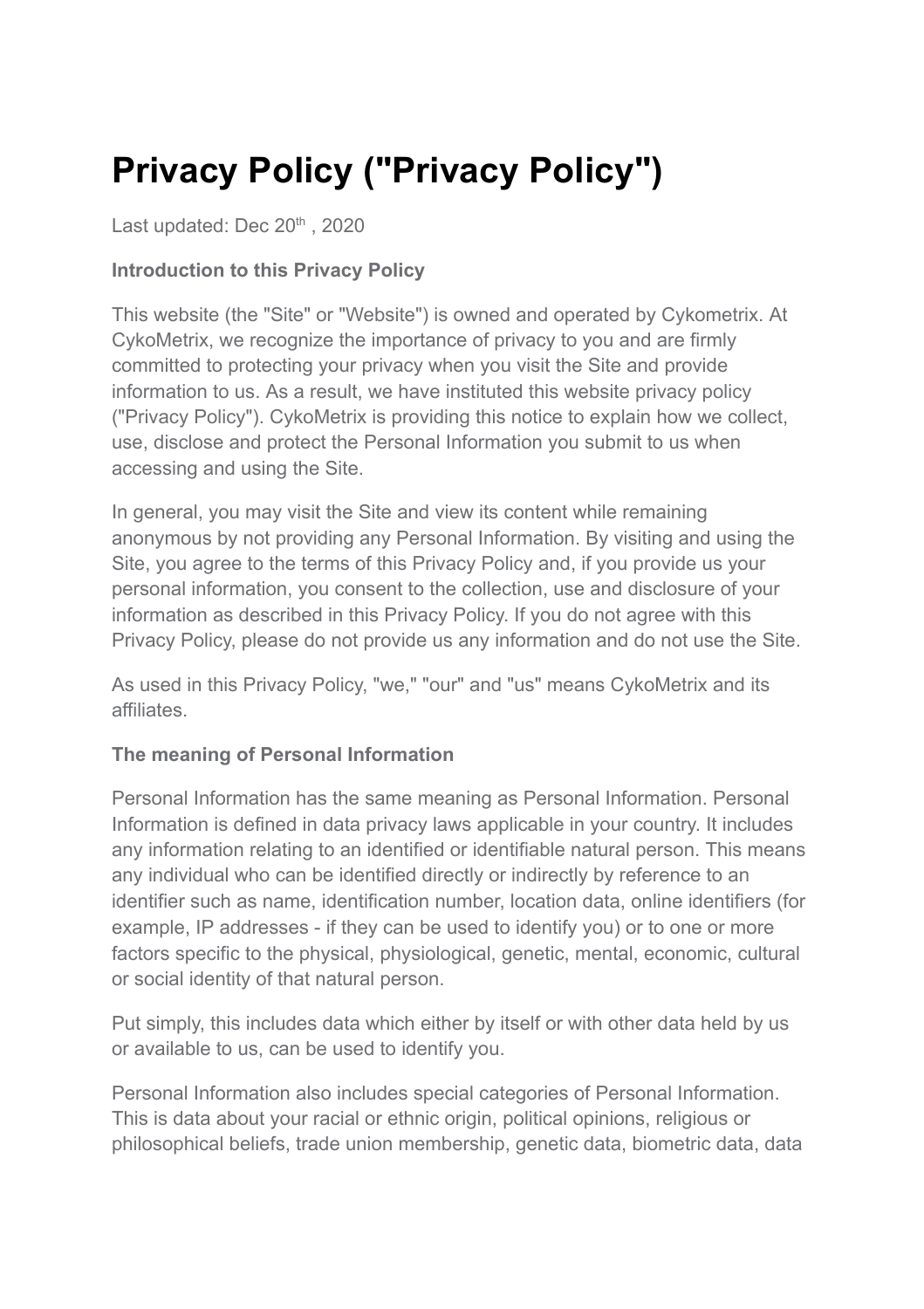concerning your health, sex life, sexual orientation (as relevant), age and work tenure.

# **Important notice about international transfers**

Due to the global nature of our business, your Personal Information will be stored and transferred to parties located in other countries unless specified as part of a Value Added Reseller ("VAR") agreement in which a specific country is identified as the repository of yours and your client's Personal Information. These other countries will either have different data protection laws than your country of residence or they will not have data protection laws. They may not be deemed by the European Commission or other recognized data protection agency as providing adequate protection for Personal Information.

Normally, we store your Personal Information on servers in Canada. If you have any questions or wish to be provided with a copy please contact us (details below). Please note commercially sensitive information may be removed/blanked out from copies supplied to you.

## **The categories of Personal Information we may collect**

Personal Information collected from you include the following:

- your full name, postal address, e-mail address, employer/business and professional information, job titles, telephone and fax numbers, demographic information, IP address and
- any other Personal Information which you voluntarily provide to us from time to time.

## **Personal Information about other persons**

Where you wish to provide us with Personal Information about another person, including colleagues or the persons you act on behalf of, you must ensure that you have their prior permission to do this. You must also share with them a copy of this Privacy Policy as well as any other relevant privacy statements (see above) before you ask them for this permission.

#### **The purposes for which we use and process Personal Information**

We use and otherwise process Personal Information only for specific and limited purposes. We ask only for data that is adequate, relevant and not excessive for those purposes. When we ask you for Personal Information, we endeavor to tell you the purposes for which we will process that data where appropriate.

This may include the following: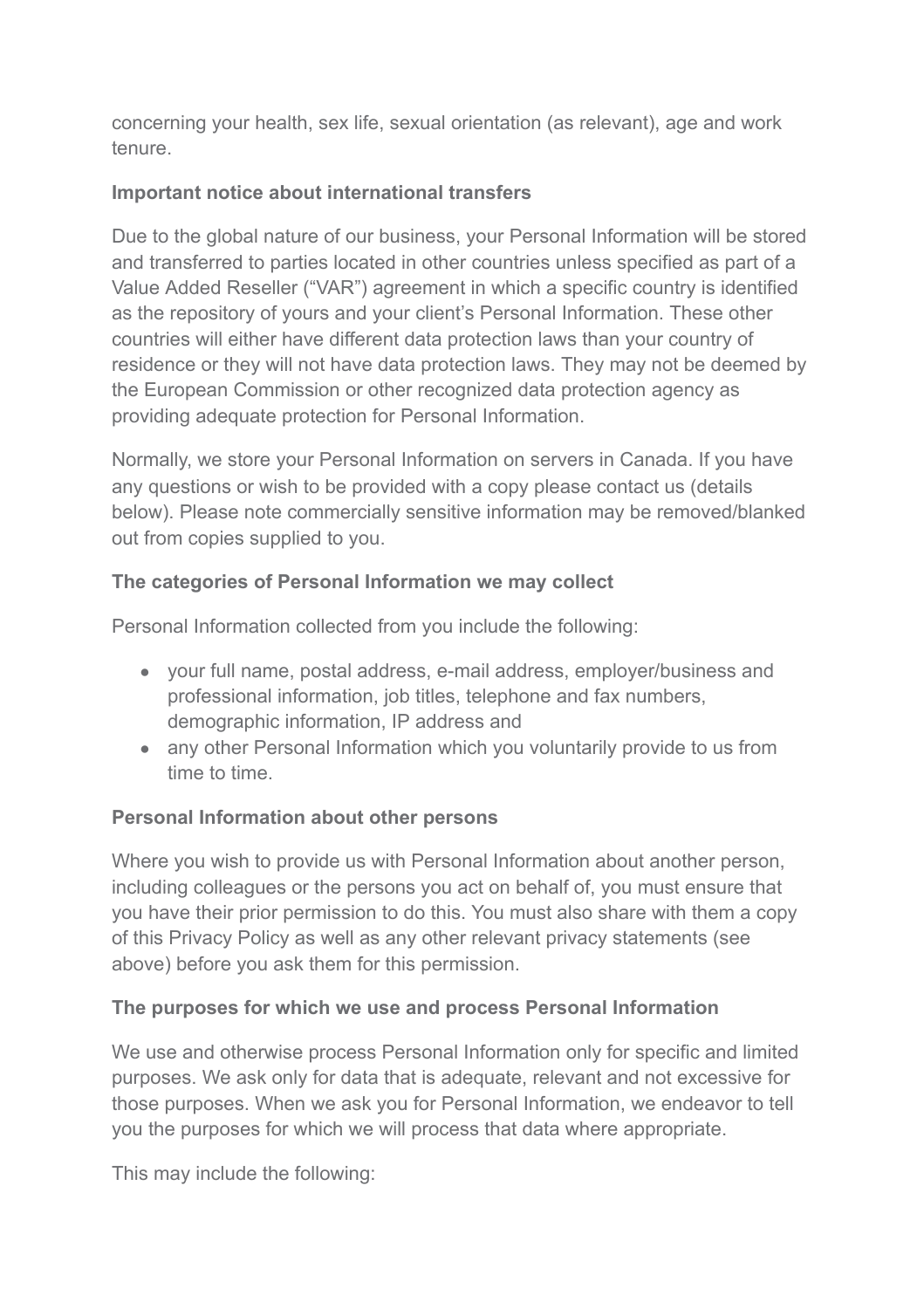- 1. if you choose to register to receive information about our products and services or if you enquire about these we will use your Personal Information in order to respond;
- 2. where you have provided your consent, or otherwise in accordance with applicable data protection and marketing laws, to contact you occasionally to inform you of new products and/or services we will be providing or we consider will be of interest to you;
- 3. to process your request for information or to exercise any rights;
- 4. to diagnose any problems with our server and administer our Website;
- 5. processing job applications;
- 6. for market research and analysis and developing statistics;
- 7. for compliance with legal and regulatory requirements and good governance obligations.

We will not trade, rent, share or sell Personal Information, survey responses, or any other specific details about you or your organization, with unaffiliated third parties (including direct marketing firms), except as set forth in this Privacy Policy, unless we have requested and obtained your consent.

# **The legal basis for our use and other processing of your Personal Information under applicable data privacy laws**

We have described above the purposes for which we may use and otherwise process your Personal Information in connection with the Website or for our business purposes. We are required by law to indicate to you the legal basis for this use and other processing. This will include (as relevant):

- 1. in order that we may perform our obligations under any contract with you;
- 2. processing for legitimate interests provided these are not overridden by your interests and fundamental rights and freedoms (this includes our own legitimate interests and those of other entities and branches in our group of companies), in particular this is relevant when we use and process your Personal Information in order to respond to your enquiries and to address our good governance obligations;
- 3. processing which is necessary for compliance with our legal obligations laid down by Canadian law (where relevant).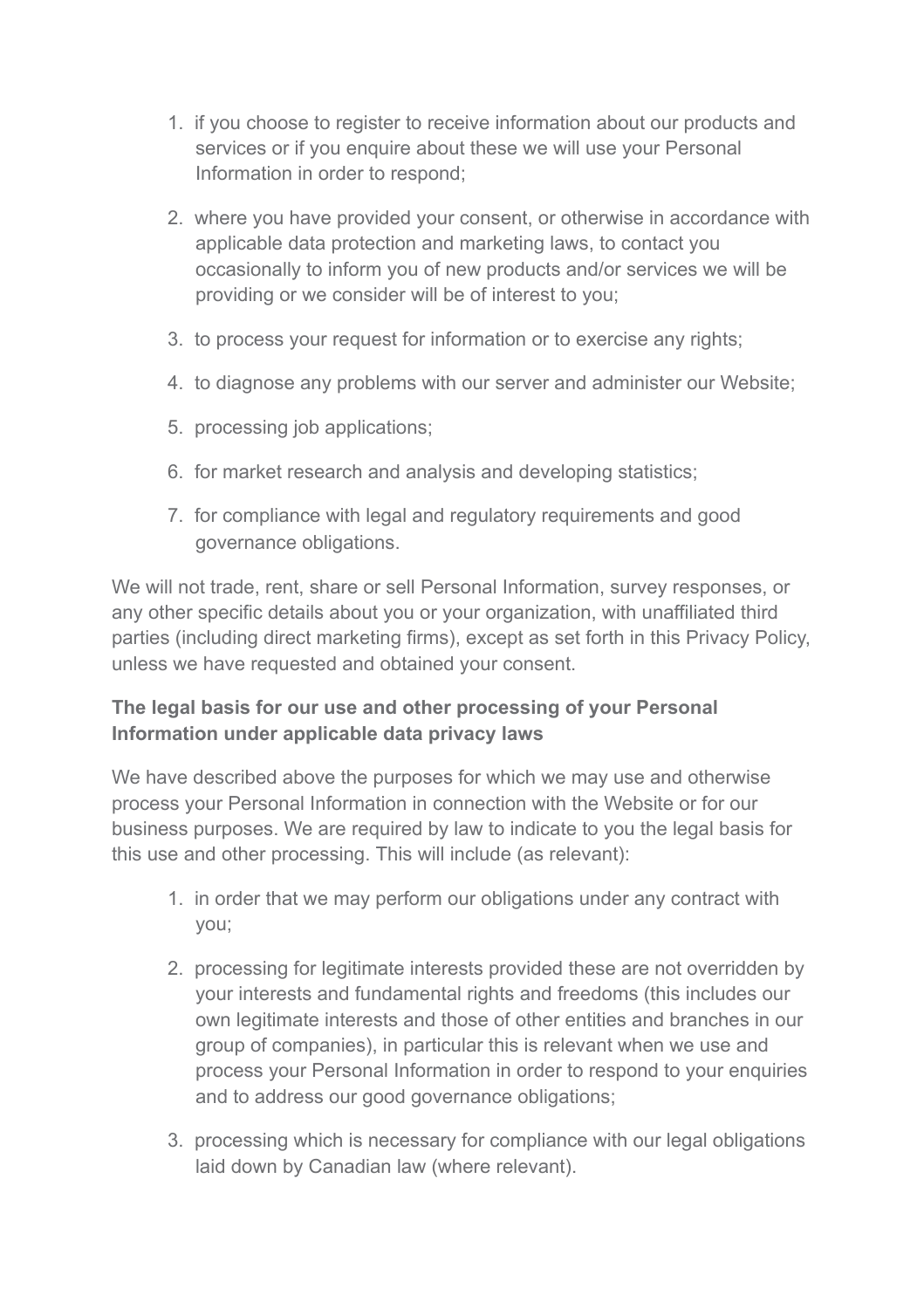Your consent may also be a lawful reason for processing your Personal Information in certain cases. This means your freely given, specific, informed and unambiguous consent. For instance, where we seek your consent in order to send you direct marketing communication (see below). You should be aware that you are entitled under applicable data privacy law to withdraw your consent, where that has been given, at any time. You should be aware that if you do this and if there is no alternative lawful reason for us to rely on to justify the relevant use or other processing on your Personal Information, this may affect our ability to for instance provide you with information about our products and services.

In summary, we need certain categories of Personal Information because that is necessary in order to administer any contract with you (where relevant). Certain other Personal Information is processed for our legitimate interests in cases where this does not result in prejudice to you. Certain other Personal Information is processed based on a consent.

# **Keeping you informed and direct marketing**

With your consent, where relevant we will keep your name, address and contact details (including telephone numbers and email addresses) in our databases and may from time to time use that information to make you aware of our own related products and services as well as updates on developments in our industry sector generally which may be of interest to you. We may contact you in writing, by telephone, fax or email for this. If at any time you decide that you do not want your contact details used for these purposes, please tell us (see **"Contact us"** below).

## **Data anonymization and use of aggregated information**

We may convert your Personal Information into statistical or aggregated data in such a way as to ensure that you are not identified or identifiable from that data. We may use this aggregated data to conduct market research and analysis, including to produce statistical research and reports. For example, we may produce reports on which of our product offerings attract the fewest or the highest number of enquiries from brokers and intermediaries and other persons visiting our Website. We may share aggregated data in several ways, including for the same reasons as we might share Personal Information (see **"Disclosure of your Personal Information to third parties"** below).

In particular, we use technology to collect anonymous information about the use of this Website. For example:

1. we use technology to track which pages of our Website visitors view. We also use technology to determine which web browsers our visitors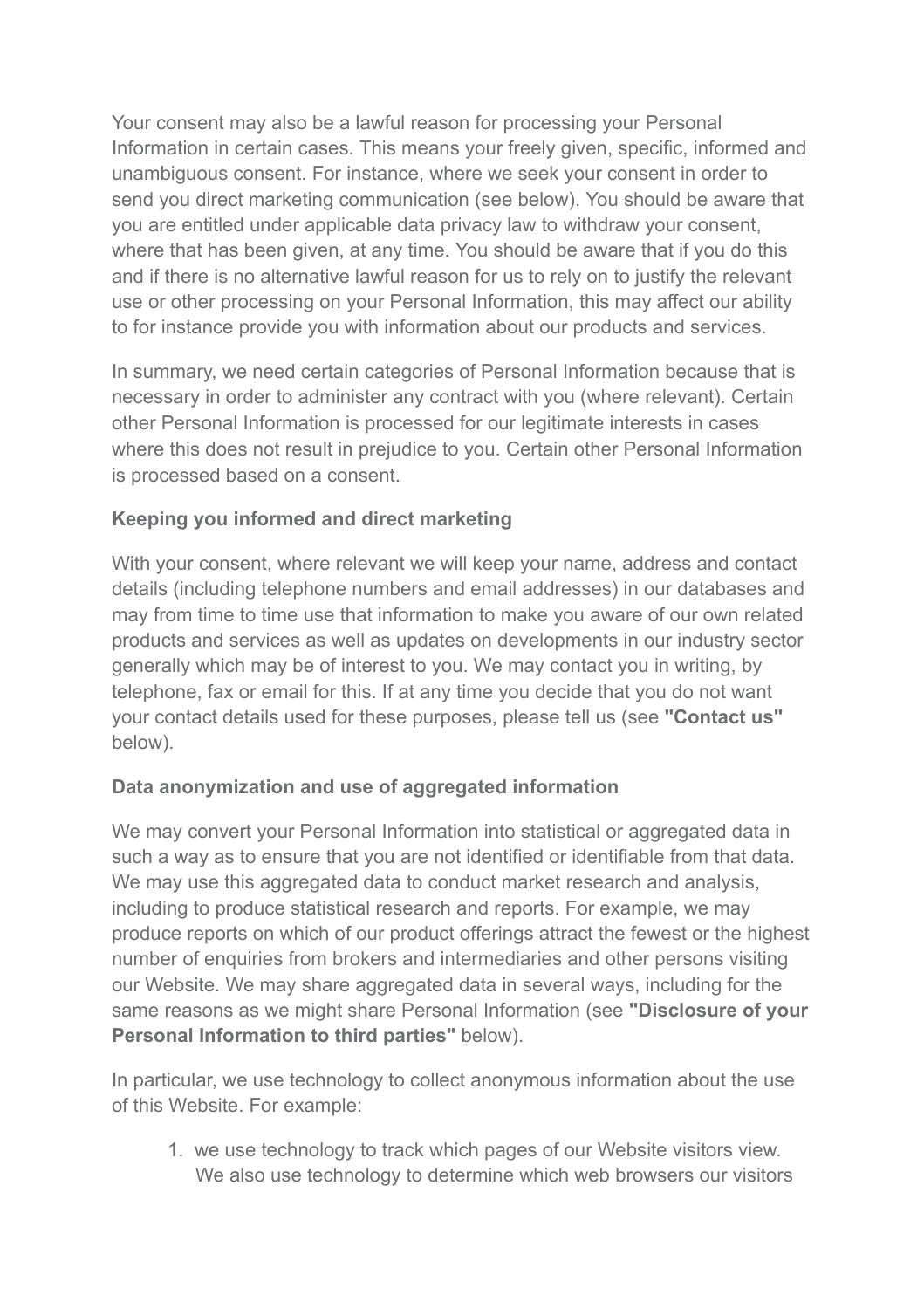use. This technology does not identify you personally, it simply enables us to compile statistics about our visitors and their use of our Website.

2. certain pages of this Website may contain hyperlinks to other pages of it. We may use technology to track how often these links are used and which pages on our Website our visitors choose to view. Again this technology does not identify you personally - it simply enables us to compile statistics about the use of these hyperlinks.

We use this anonymous data to improve the content and functionality of this Website and consider areas and subjects which are attracting interest so that we can focus our e-mail updates (for those that wish to receive such communications). This allows us to better understand our Website visitors' interest areas generally and therefore to improve our Website and products and services we offer.

## **Cookies**

We use Google Analytics tools that collect anonymous information about your visits to the website such as the subpages that you have viewed, the time you spent on the website or the transitions between individual subpages. For this purpose, Google LLC cookies are used for the Google Analytics service.

#### **Disclosure of your Personal Information to third parties**

We may disclose your Personal Information to third parties, including but not limited to as follows:

- 1. to our business partners in order to deliver our products and services, this may include agents and other third parties;
- 2. as necessary in order to comply with a legal requirement, for the administration of justice, to protect vital interests, to protect the security or integrity of our databases or this Website, to take precautions against legal liability;
- 3. to regulatory authorities, courts and governmental agencies to comply with legal orders, legal or regulatory requirements and government requests; and
- 4. CykoMetrix may engage third parties to manage the Site and provide other services in connection with the Site, such as the collection and analysis of data. Such third parties may have access to certain personal information you provide as necessary for the provision of such services on behalf of CykoMetrix; provided, however, all such third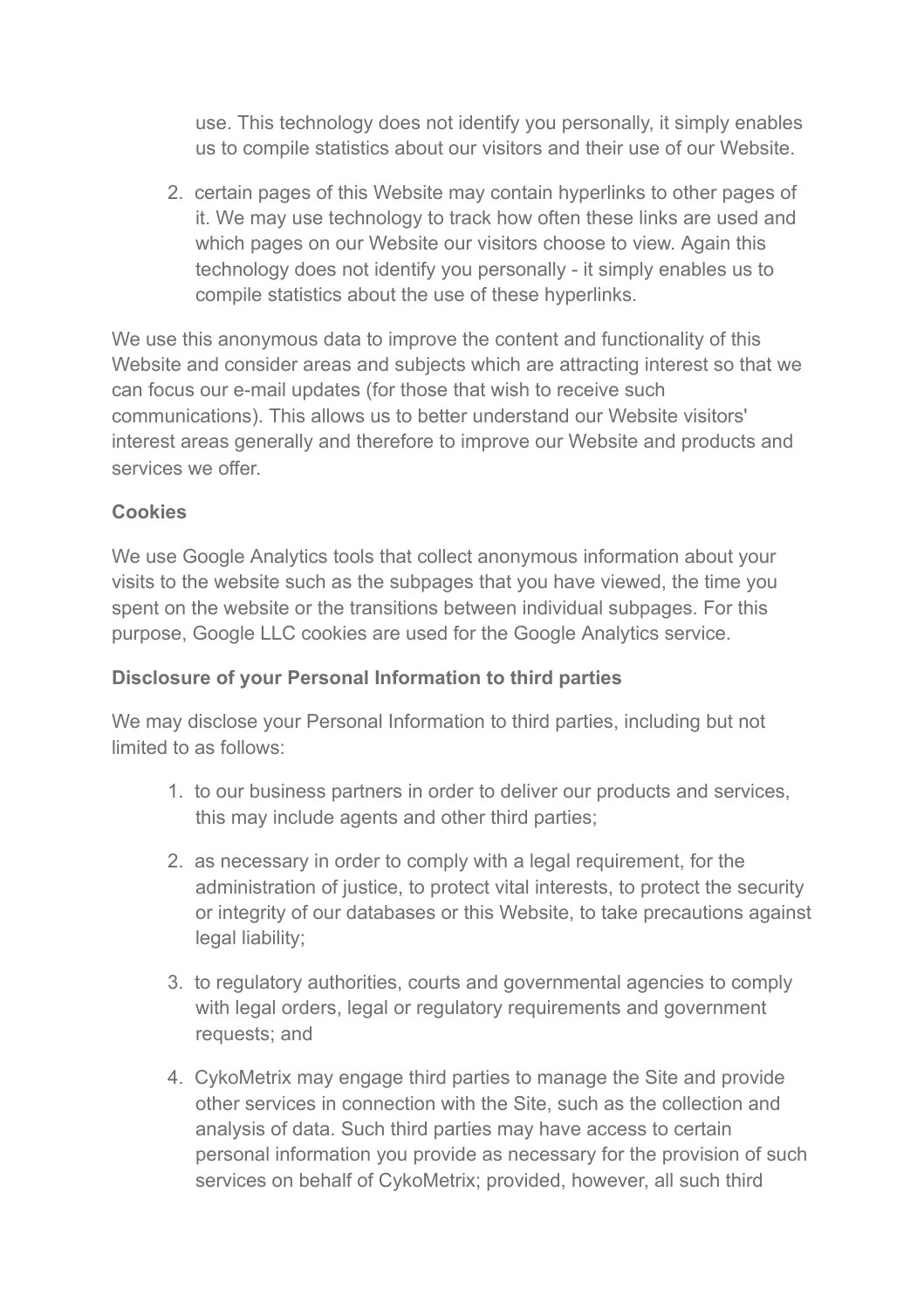parties shall be required to protect such personal information in accordance with this Privacy Policy.

#### **Security of Personal Information**

We endeavour to use appropriate technical and physical security measures to protect Personal Information which is transmitted, stored or otherwise processed by us, from accidental or unlawful destruction, loss, alteration, unauthorised disclosure of, or access, in connection with our Website. These measures include computer safeguards and secured files and facilities. Our service providers are also selected carefully and required to use appropriate protective measures. In certain areas, CykoMetrix uses industry-standard SSL-encryption to protect data transmissions. Most current browsers support the level of security needed to use these areas.

In particular, we endeavour to implement appropriate technical and organisational measures to ensure a level of security appropriate to the risk, including as appropriate: (a) pseudonymisation (such as where data is separated from direct identifiers so that linkage to an identity is not possible without additional information that is held separately) and encryption, (b) ensuring the ongoing confidentiality, integrity, availability and resilience of systems and services used to process your Personal Information, (c) ensuring the ability to restore the availability and access to Personal Information in a timely manner in the event of a physical or technical incident; and (d) ensuring a process for regularly testing, assessing and evaluating the effectiveness of technical and organisational security measures.

Your CykoMetrix account information is password-protected for your privacy and security. While we strive to ensure the integrity and security of our network and systems, we cannot guarantee that our security measures will prevent third parties from intercepting this information. You should not assume or expect that any communication that you transmit to us (such as personally identifiable or other data, questions or answers, comments, or suggestions) is confidential. We strongly recommend that you do not disclose your password to anyone. CykoMetrix will never ask you for your password in any unsolicited communication. CykoMetrix, any third parties providing services in connection with the Site, and their respective internet service providers shall not be liable or responsible if any information about you is intercepted and used by an unintended recipient.

#### **Retention period or criteria used to determine the retention period**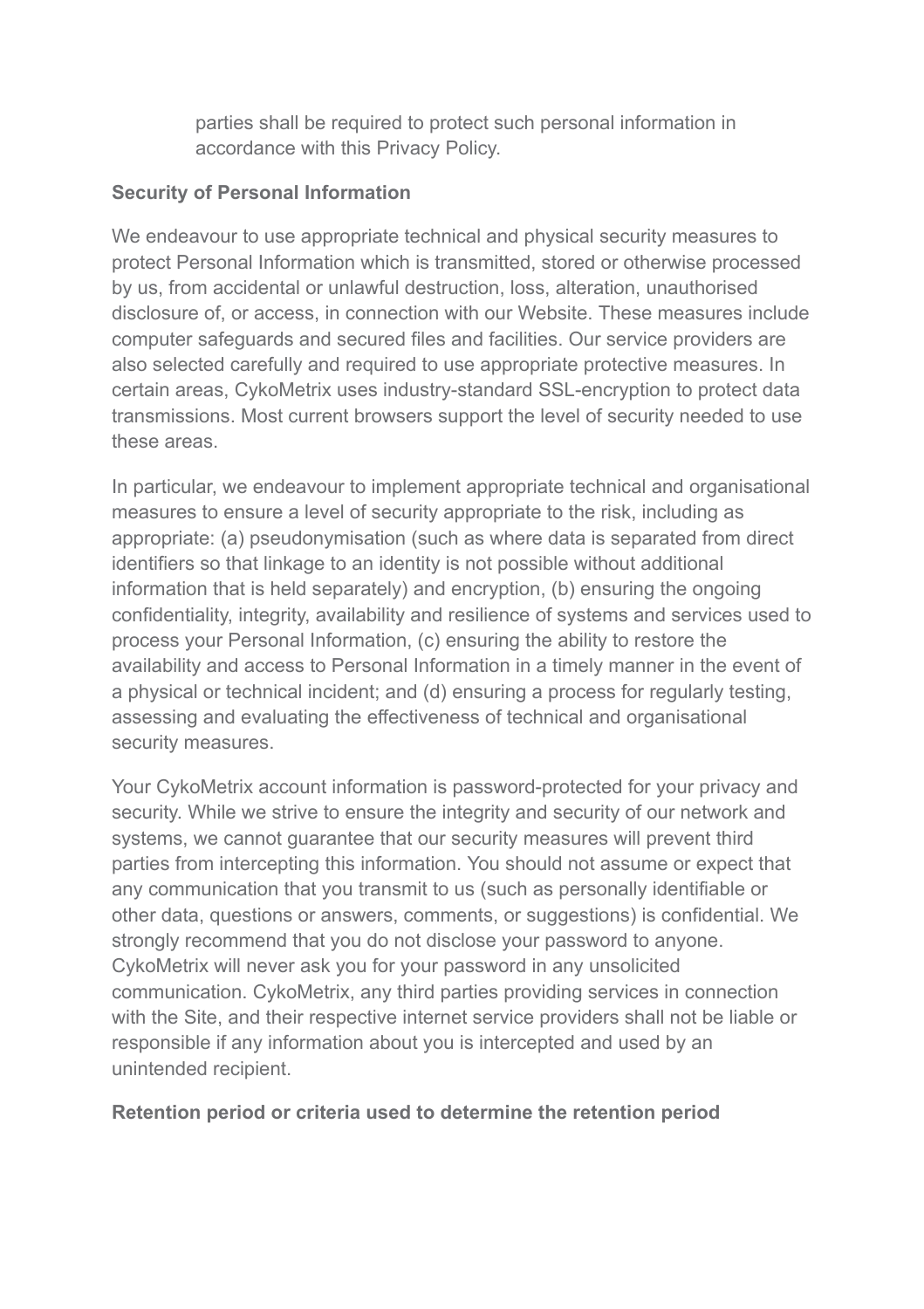We keep your Personal Information for as long as it is necessary to do so to fulfil the purposes for which it was collected as described above.

The criteria we use to determine data retention periods for Personal Information includes the following: (i) **Retention in case of queries.** We will retain it for a reasonable period after the relationship between us has ceased in case of queries from you; (ii) **Retention in case of claims.** We will retain it for the period in which you might legally bring claims against us if and to the extent we have entered into any contract with you; (iii) **Retention in accordance with legal and regulatory requirements.** We will consider whether we need to retain it after the period described in (ii) because of a legal or regulatory requirement.

If you would like further information about our data retention practices please contact us (see **"Contact Us"** below).

# **Your rights under data privacy laws**

You have various rights under data privacy laws in your country. These may include (as relevant): the right to request access to the Personal Information we hold about you; the right to rectification including to require us to correct inaccurate Personal Information; the right to request restriction of processing concerning you or to object to processing of your Personal Information, the right to request the erasure of your Personal Information where it is no longer necessary for us to retain it; the right to data portability including to obtain Personal Information in a commonly used machine readable format in certain circumstances such as where our processing of it is based on a consent; the right object to automated decision making including profiling (if any) that has a legal or significant effect on you as an individual; and the right to withdraw your consent to any processing for which you have previously given that consent.

Please see **"Contact Us"** if you wish to exercise any of these rights (as relevant).

## **Links to Other Websites**

This Website may contain hyperlinks to websites that are not operated by us. These hyperlinks are provided for your reference and convenience only and do not imply any endorsement of the activities of these third-party websites or any association with their operators. We do not control these websites and are not responsible for their data or privacy practices. We urge you to review any privacy policy posted on any site you visit before using the site or providing any Personal Information.

## **Updated and changes to this Website Privacy Statement**